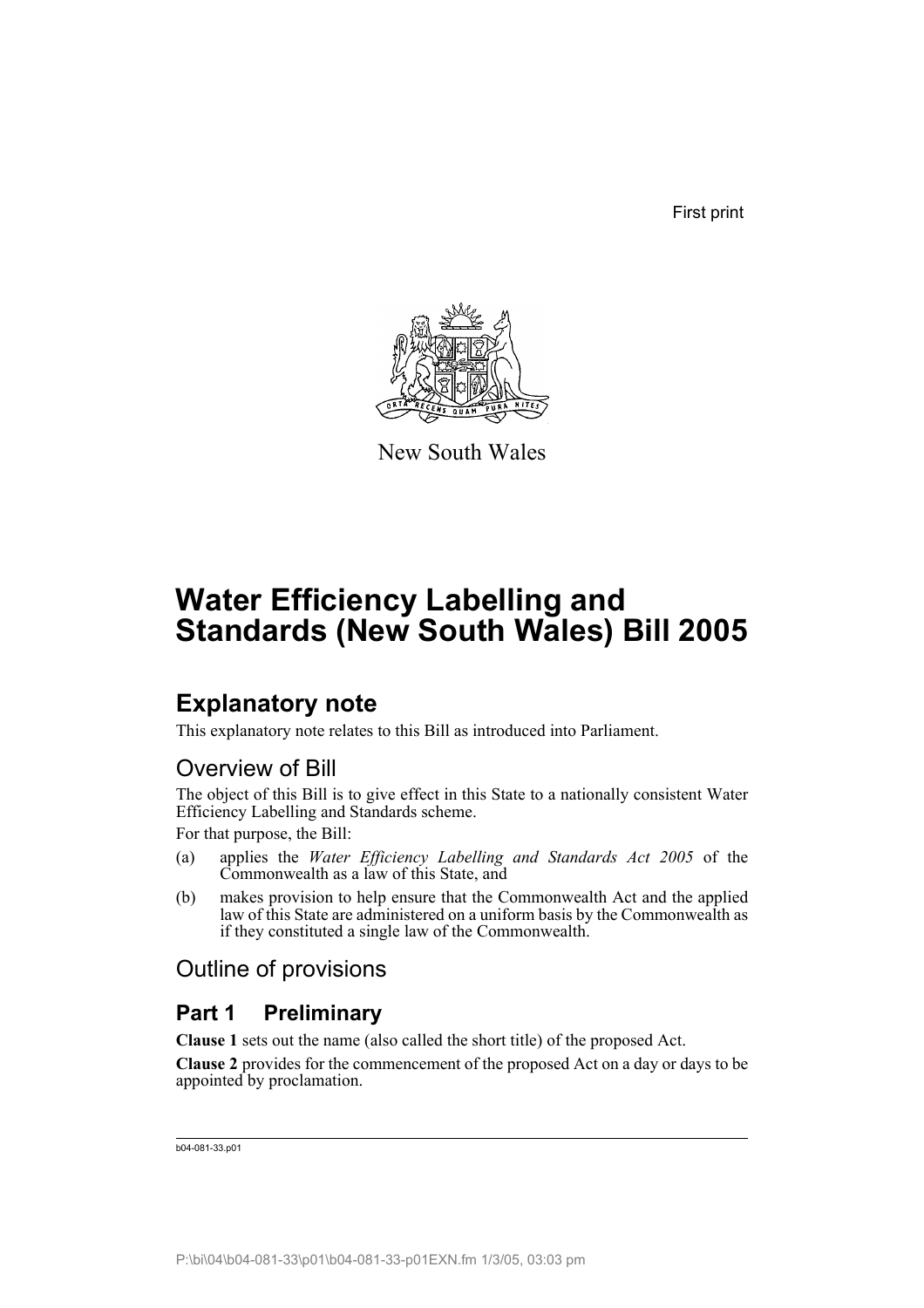Explanatory note

**Clause 3** states the object of the proposed Act (which is principally to adopt in this State a uniform Australian approach to the regulation of water efficiency labelling and standards).

**Clause 4** defines certain words and expressions used in the proposed Act.

## **Part 2 The applied provisions**

**Clause 5** applies the Commonwealth water efficiency laws (which are defined in clause 4 as the *Water Efficiency Labelling and Standards Act 2005* of the Commonwealth and all regulations, guidelines, principles, standards and codes of practice in force under that Act) as a law of this State.

In addition, the clause provides that the Commonwealth water efficiency laws so apply as if they extended to matters in relation to which this State may make laws, whether or not the Commonwealth may make laws in relation to those matters.

**Clause 6** provides that the regulations under the proposed Act may modify the Commonwealth water efficiency laws. The regulations may also provide that the Commonwealth water efficiency laws apply under clause  $\tilde{5}$  (1) as if amendments made to the laws had not taken effect.

**Clause 7** applies the *Acts Interpretation Act 1901* of the Commonwealth as a law of this State in relation to the interpretation of the applied provisions (which are defined in clause 4 as the Commonwealth water efficiency laws that apply as a law of this State because of clause 5).

In addition, the clause provides that the *Interpretation Act 1987* of New South Wales does not apply to the applied provisions.

### **Part 3 Functions and powers under applied provisions**

**Clause 8** provides that the Scheme Regulator appointed under the Commonwealth *Water Efficiency Labelling and Standards Act 2005* (referred to in the proposed Act as the *Commonwealth Regulator*) and other authorities and officers have the same functions and powers under the applied provisions as they have under the Commonwealth water efficiency laws.

**Clause 9** provides that any delegation by the Commonwealth Regulator under the Commonwealth *Water Efficiency Labelling and Standards Act 2005* is taken to have effect for the purposes of the corresponding provision of the applied provisions.

## **Part 4 Offences**

**Clause 10** states that the object of Part 4 of the proposed Act is to further the Act's object by providing for an offence against the applied provisions to be treated as if it were an offence against a law of the Commonwealth. In addition, the clause gives examples of the purposes for which an offence is to be so treated.

Explanatory note page 2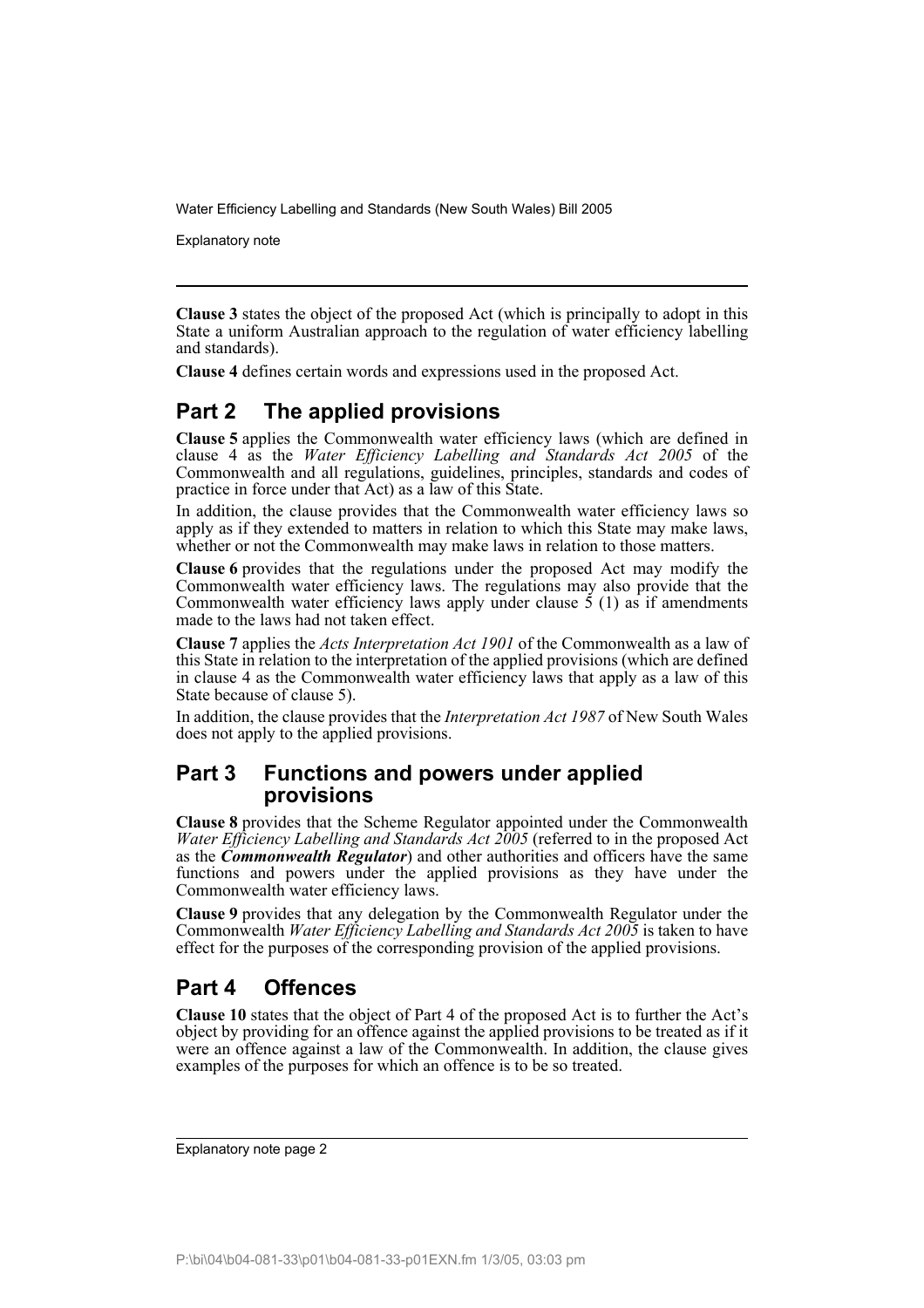Explanatory note

**Clause 11** applies the relevant Commonwealth laws as laws of this State in relation to an offence against the applied provisions as if those provisions were a law of the Commonwealth.

In addition, the clause provides that, except as provided by the regulations under the proposed Act, an offence against the applied provisions is taken to be an offence against the laws of the Commonwealth and not an offence against the laws of this State.

**Clause 12** provides that a function or power in relation to an offence against the Commonwealth water efficiency laws conferred on a Commonwealth officer or authority by Commonwealth laws applying because of clause 11 is also conferred on the officer or authority in relation to an offence against the corresponding provision of the applied provisions.

**Clause 13** provides that a person is not liable to be punished for an offence under the applied provisions if the person has been punished for the same offence under the Commonwealth water efficiency laws.

## **Part 5 Administrative laws**

**Clause 14** applies the Commonwealth administrative laws (which are defined in clause 4) as laws of this State to any matter arising in relation to the applied provisions, except as provided by the regulations under the proposed Act.

The clause further provides that a matter arising in relation to the applied provisions is taken to be a matter arising in relation to the laws of the Commonwealth, not this State.

In addition, the clause provides that any provision of a Commonwealth administrative law applying because of this clause that purports to confer jurisdiction on a federal court is taken not to have that effect. This is consistent with the High Court decision in Wakim's case (*Re Wakim; Ex parte McNally* (1999) 198 CLR 511) that a State law cannot confer jurisdiction on the Federal Court.

**Clause 15** provides that a function or power conferred on a Commonwealth officer or authority by a Commonwealth administrative law applying because of clause 14 is also conferred on the officer or authority in relation to a matter arising in relation to the applied provisions.

## **Part 6 Miscellaneous**

**Clause 16** provides that the proposed Act binds the Crown.

**Clause 17** provides that the validity of a licence, certificate or other thing issued, given or done for the purposes of the applied provisions is not affected only because it was issued, given or done also for the purposes of the Commonwealth water efficiency laws.

Explanatory note page 3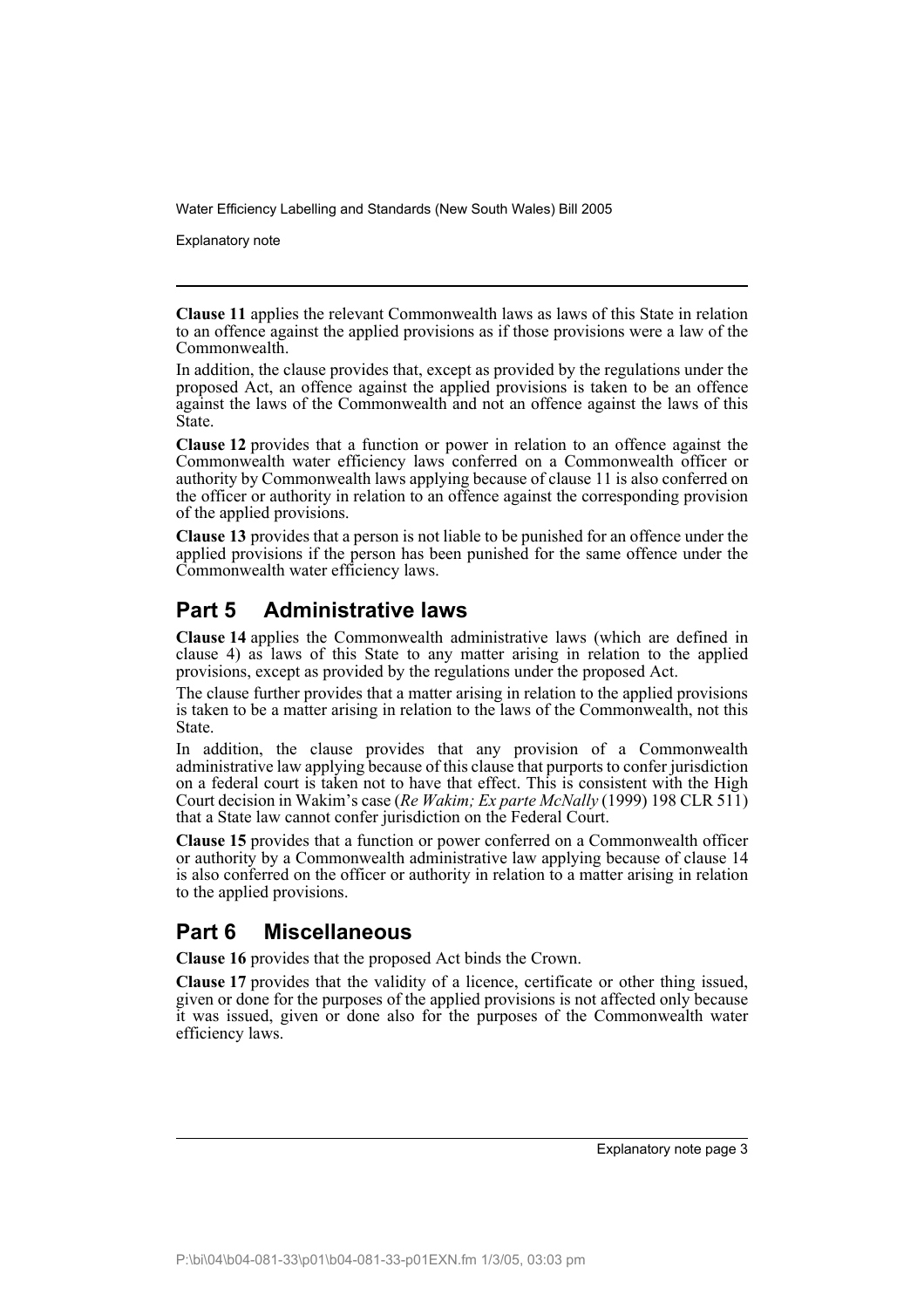Explanatory note

**Clause 18** provides that a reference in a Commonwealth law to any provision of a Commonwealth law is taken, for the purposes of clauses 11 and 14, to be a reference to that provision as applying because of those clauses.

**Clause 19** requires all money payable under the proposed Act and the applied provisions to be paid to the Commonwealth.

**Clause 20** empowers the Governor to make regulations for carrying out or giving effect to the proposed Act.

**Clause 21** is a formal provision that gives effect to the amendments to the Acts set out in Schedule 1.

## **Schedule 1 Amendment of Acts**

**Schedule 1.1** extends the definition of *relevant State Act* in section 4 of the *Co-operative Schemes (Administrative Actions) Act 2001* of New South Wales to include the proposed Act. In particular, the amendment will enable that Act to be read down so as to exclude any provisions relating to the conferral of duties on Commonwealth authorities and officers that may be found to exceed the legislative authority of the State.

**Schedule 1.2** extends the definition of *relevant State Act* in section 3 of the *Federal Courts (State Jurisdiction) Act 1999* of New South Wales to include the proposed Act. In particular, the amendment will enable regulations to be made under section 16 (2) of that Act to make modifications to the administration and enforcement of the applied Commonwealth laws as a consequence of any future decisions of the High Court with respect to the conferral of functions on Commonwealth officials in connection with co-operative Commonwealth/State legislative arrangements.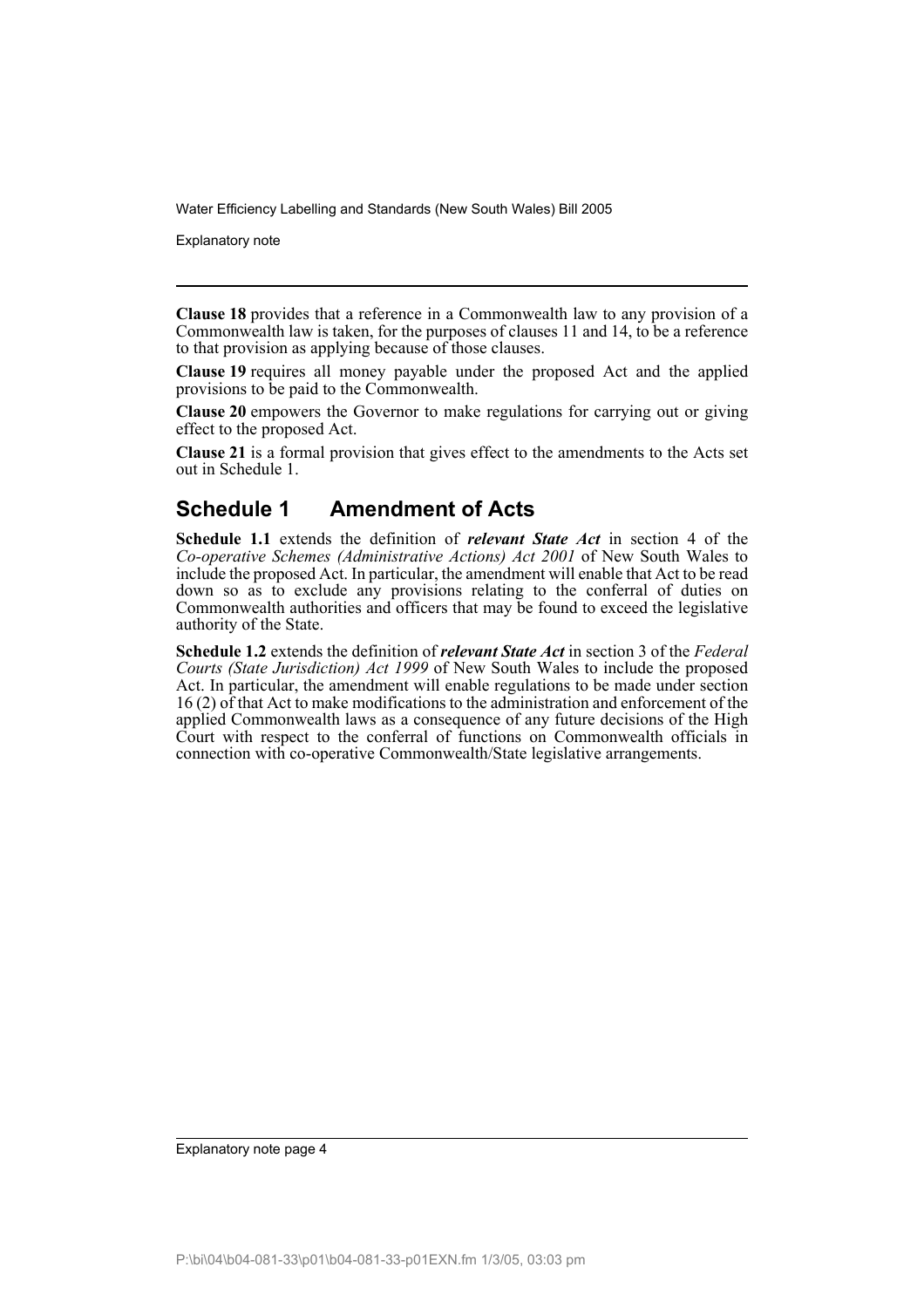First print



New South Wales

# **Water Efficiency Labelling and Standards (New South Wales) Bill 2005**

## **Contents**

|        |   |                                                                    | Page |
|--------|---|--------------------------------------------------------------------|------|
| Part 1 |   | <b>Preliminary</b>                                                 |      |
|        | 1 | Name of Act                                                        | 2    |
|        | 2 | Commencement                                                       | 2    |
|        | 3 | Object of Act                                                      | 2    |
|        | 4 | Definitions                                                        |      |
| Part 2 |   | The applied provisions                                             |      |
|        | 5 | Application of Commonwealth water efficiency laws to this<br>State | 4    |
|        | 6 | Modification of Commonwealth water efficiency laws                 | 4    |
|        |   | Interpretation of Commonwealth water efficiency laws               |      |
|        |   |                                                                    |      |

b04-081-33.p01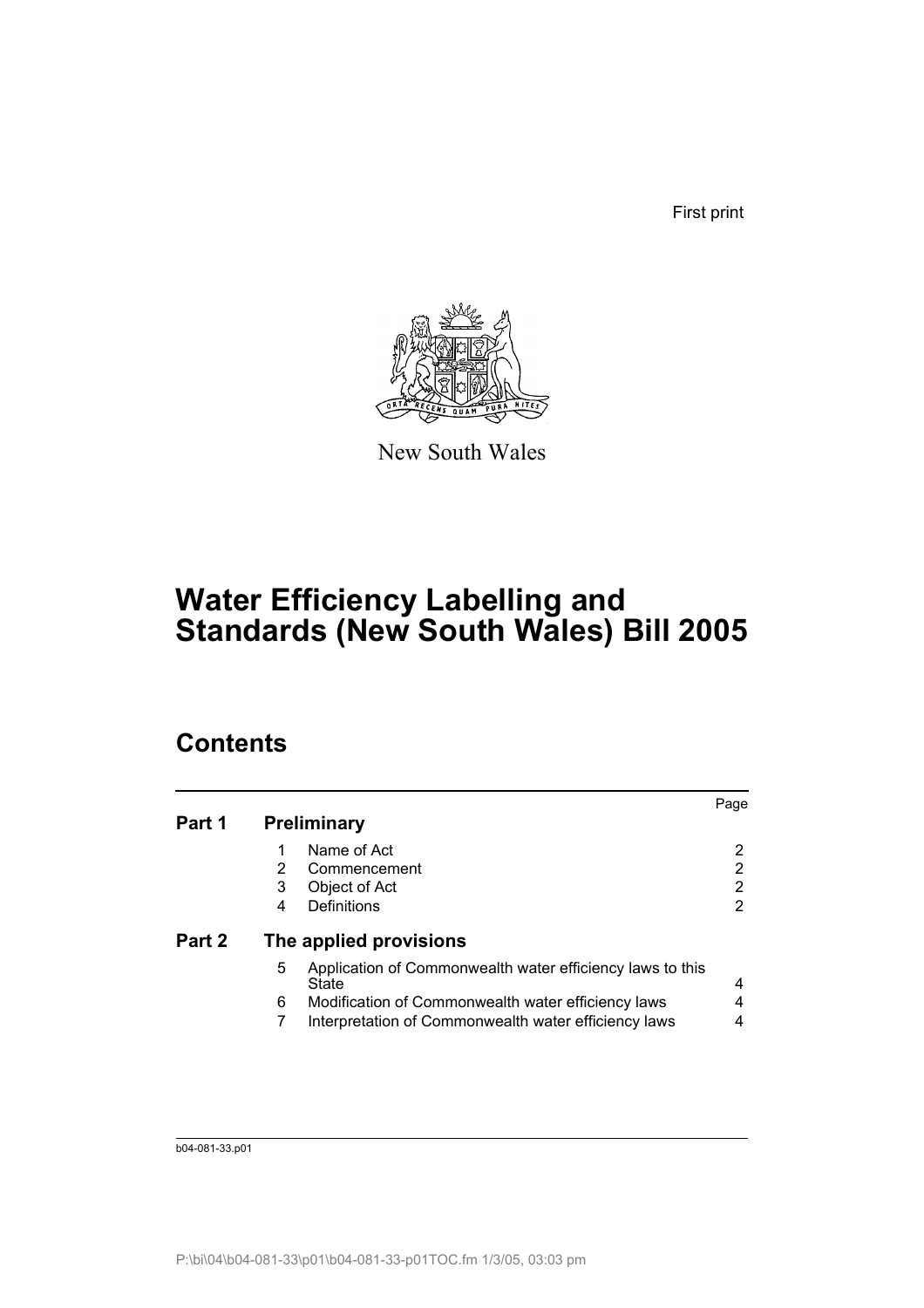**Contents** 

|                   |    |                                                                                                 | Page |
|-------------------|----|-------------------------------------------------------------------------------------------------|------|
| Part 3            |    | Functions and powers under applied provisions                                                   |      |
|                   | 8  | Functions and powers of Commonwealth Regulator and<br>other authorities and officers            | 5    |
|                   | 9  | Delegations by the Commonwealth Regulator                                                       | 5    |
| Part 4            |    | <b>Offences</b>                                                                                 |      |
|                   | 10 | Object of this Part                                                                             | 6    |
|                   | 11 | Application of Commonwealth criminal laws to offences<br>against applied provisions             | 6    |
|                   | 12 | Functions and powers conferred on Commonwealth officers<br>and authorities relating to offences | 7    |
|                   | 13 | No double jeopardy for offences against applied provisions                                      | 7    |
| Part 5            |    | <b>Administrative laws</b>                                                                      |      |
|                   | 14 | Application of Commonwealth administrative laws to applied<br>provisions                        | 8    |
|                   | 15 | Functions and powers conferred on Commonwealth officers<br>and authorities                      | 8    |
| Part 6            |    | <b>Miscellaneous</b>                                                                            |      |
|                   | 16 | Act to bind Crown                                                                               | 9    |
|                   | 17 | Things done for multiple purposes                                                               | 9    |
|                   | 18 | Reference in Commonwealth law to a provision of another<br>law                                  | 9    |
|                   | 19 | Fees and other money                                                                            | 9    |
|                   | 20 | Regulations                                                                                     | 9    |
|                   | 21 | <b>Amendment of Acts</b>                                                                        | 9    |
| <b>Schedule 1</b> |    | <b>Amendment of Acts</b>                                                                        | 10   |
|                   |    |                                                                                                 |      |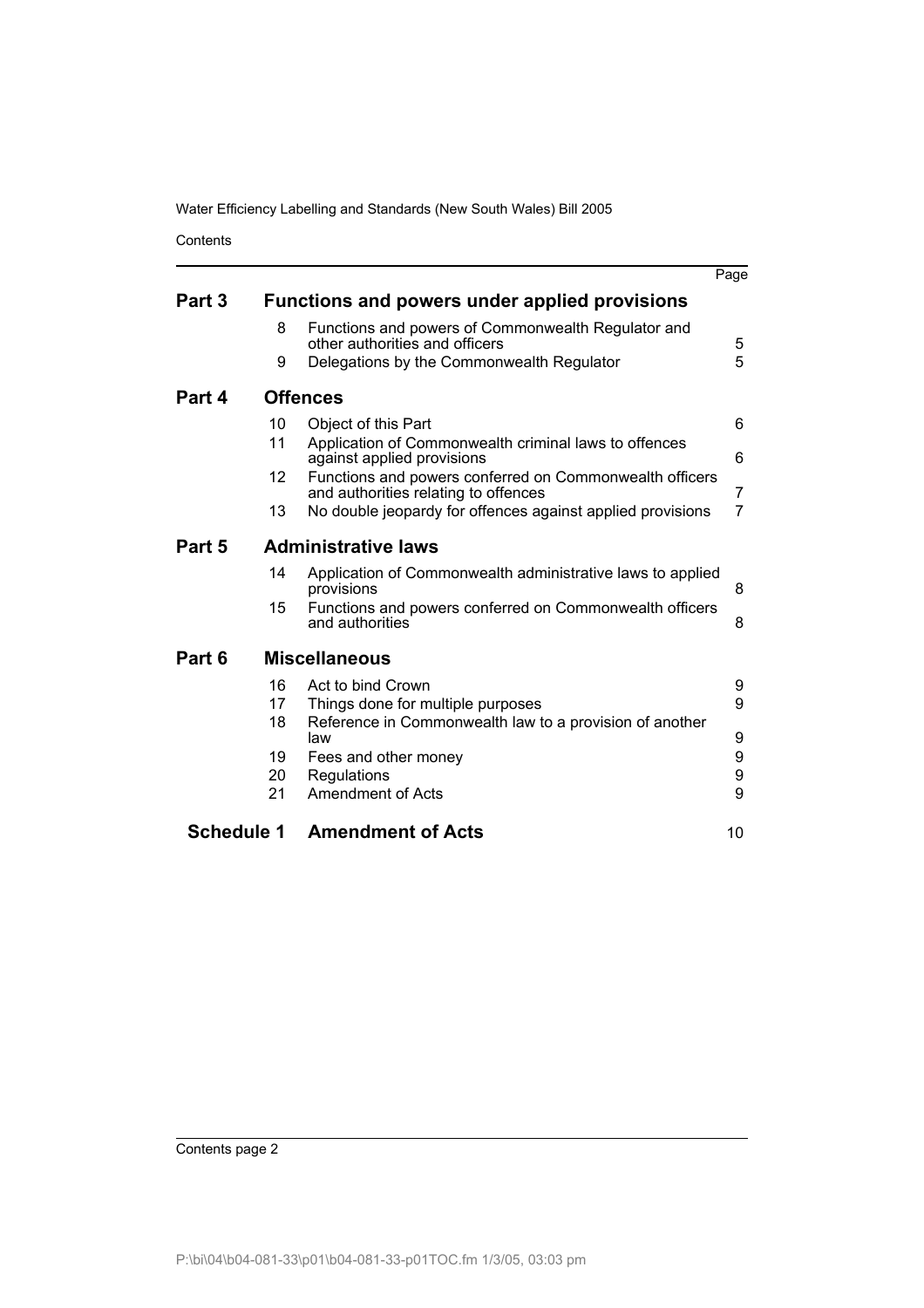

New South Wales

# **Water Efficiency Labelling and Standards (New South Wales) Bill 2005**

No , 2005

## **A Bill for**

An Act to apply the *Water Efficiency Labelling and Standards Act 2005* of the Commonwealth as a law of this State; and for other purposes.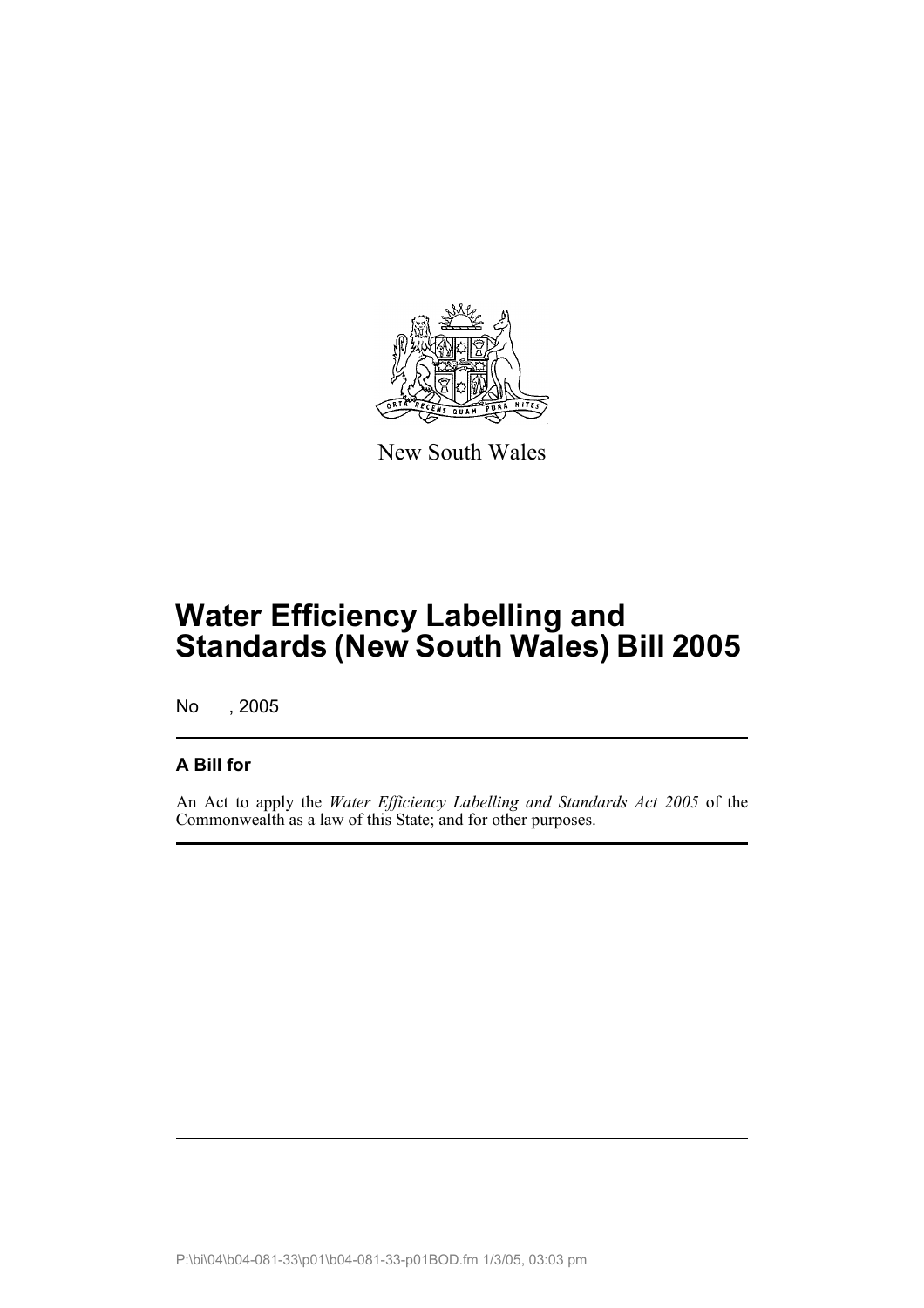Part 1 Preliminary

<span id="page-7-4"></span><span id="page-7-3"></span><span id="page-7-2"></span><span id="page-7-1"></span><span id="page-7-0"></span>

|              |                                                                                                                                                                                                                                                                                       | The Legislature of New South Wales enacts:                                                                                                                                                                                  | 1                    |
|--------------|---------------------------------------------------------------------------------------------------------------------------------------------------------------------------------------------------------------------------------------------------------------------------------------|-----------------------------------------------------------------------------------------------------------------------------------------------------------------------------------------------------------------------------|----------------------|
| Part 1       |                                                                                                                                                                                                                                                                                       | <b>Preliminary</b>                                                                                                                                                                                                          |                      |
| 1            |                                                                                                                                                                                                                                                                                       | <b>Name of Act</b><br>This Act is the Water Efficiency Labelling and Standards (New South<br>Wales) Act 2005.                                                                                                               | 3<br>4<br>5          |
| $\mathbf{2}$ |                                                                                                                                                                                                                                                                                       | <b>Commencement</b>                                                                                                                                                                                                         | 6                    |
|              |                                                                                                                                                                                                                                                                                       | This Act commences on a day or days to be appointed by proclamation.                                                                                                                                                        | 7                    |
| 3            | <b>Object of Act</b>                                                                                                                                                                                                                                                                  |                                                                                                                                                                                                                             | 8                    |
|              | (1)                                                                                                                                                                                                                                                                                   | The object of this Act is to adopt in this State a uniform Australian<br>approach to the regulation of water efficiency labelling and standards.                                                                            | 9<br>10              |
|              | (2)                                                                                                                                                                                                                                                                                   | For that purpose, this Act:                                                                                                                                                                                                 | 11                   |
|              |                                                                                                                                                                                                                                                                                       | applies the Water Efficiency Labelling and Standards Act 2005 of<br>(a)<br>the Commonwealth as a law of this State, and                                                                                                     | 12<br>13             |
|              |                                                                                                                                                                                                                                                                                       | makes provision to help ensure that the Commonwealth Act and<br>(b)<br>the applied law of this State are administered on a uniform basis<br>by the Commonwealth as if they constituted a single law of the<br>Commonwealth. | 14<br>15<br>16<br>17 |
| 4            |                                                                                                                                                                                                                                                                                       | <b>Definitions</b>                                                                                                                                                                                                          | 18                   |
|              | (1)                                                                                                                                                                                                                                                                                   | In this Act:                                                                                                                                                                                                                | 19                   |
|              | <i>applied provisions</i> means the Commonwealth water efficiency laws<br>that apply as a law of this State because of section 5, including any<br>modification under section 6.<br>Commonwealth administrative laws means the following Acts and<br>regulations of the Commonwealth: |                                                                                                                                                                                                                             | 20<br>21<br>22       |
|              |                                                                                                                                                                                                                                                                                       |                                                                                                                                                                                                                             | 23<br>24             |
|              |                                                                                                                                                                                                                                                                                       | the Administrative Appeals Tribunal Act 1975 (excluding Part<br>(a)<br>IVA),                                                                                                                                                | 25<br>26             |
|              |                                                                                                                                                                                                                                                                                       | the Freedom of Information Act 1982,<br>(b)                                                                                                                                                                                 | 27                   |
|              |                                                                                                                                                                                                                                                                                       | the Ombudsman Act 1976,<br>(c)                                                                                                                                                                                              | 28                   |
|              |                                                                                                                                                                                                                                                                                       | (d)<br>the Privacy Act 1988,                                                                                                                                                                                                | 29                   |
|              |                                                                                                                                                                                                                                                                                       | the regulations in force under any of those Acts.<br>(e)                                                                                                                                                                    | 30                   |
|              |                                                                                                                                                                                                                                                                                       | <b>Commonwealth Regulator</b> means the WELS Regulator appointed<br>under the <i>Water Efficiency Labelling and Standards Act 2005</i> of the<br>Commonwealth.                                                              | 31<br>32<br>33       |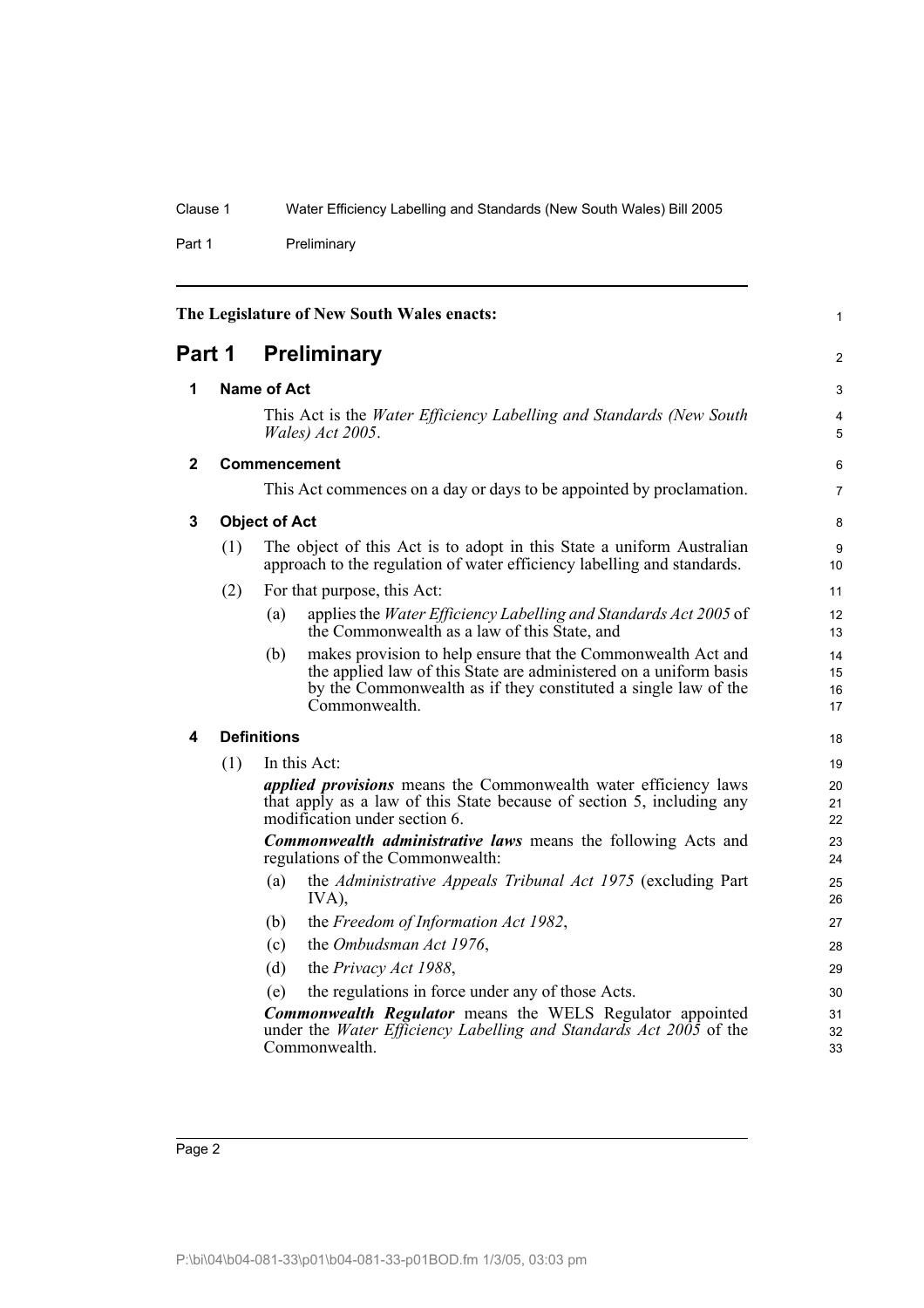Preliminary **Preliminary Part 1** 

|     | <b>Commonwealth water efficiency laws means:</b>                                                                                                                                                                                                                       |  | 1                  |
|-----|------------------------------------------------------------------------------------------------------------------------------------------------------------------------------------------------------------------------------------------------------------------------|--|--------------------|
|     | the Water Efficiency Labelling and Standards Act 2005 of the<br>(a)<br>Commonwealth, and                                                                                                                                                                               |  | 2<br>3             |
|     | all regulations, guidelines, principles, standards and codes of<br>(b)<br>practice in force under that Act.                                                                                                                                                            |  | 4<br>5             |
|     | <i>function</i> includes duty.                                                                                                                                                                                                                                         |  | 6                  |
|     | <i>modifications</i> includes additions, omissions and substitutions.                                                                                                                                                                                                  |  | 7                  |
| (2) | If an expression is defined in the <i>Water Efficiency Labelling and</i><br>Standards Act 2005 of the Commonwealth and is also used in this Act,<br>the expression as used in this Act has, unless the contrary intention<br>appears, the same meaning as in that Act. |  | 8<br>9<br>10<br>11 |
| (3) | In this Act, a reference to a Commonwealth Act includes a reference to:                                                                                                                                                                                                |  | 12                 |
|     | that Commonwealth Act, as amended and in force for the time<br>(a)<br>being, and                                                                                                                                                                                       |  | 13<br>14           |
|     | an Act enacted in substitution for that Act and, if it is amended,<br>(b)<br>as amended and in force for the time being.                                                                                                                                               |  | 15<br>16           |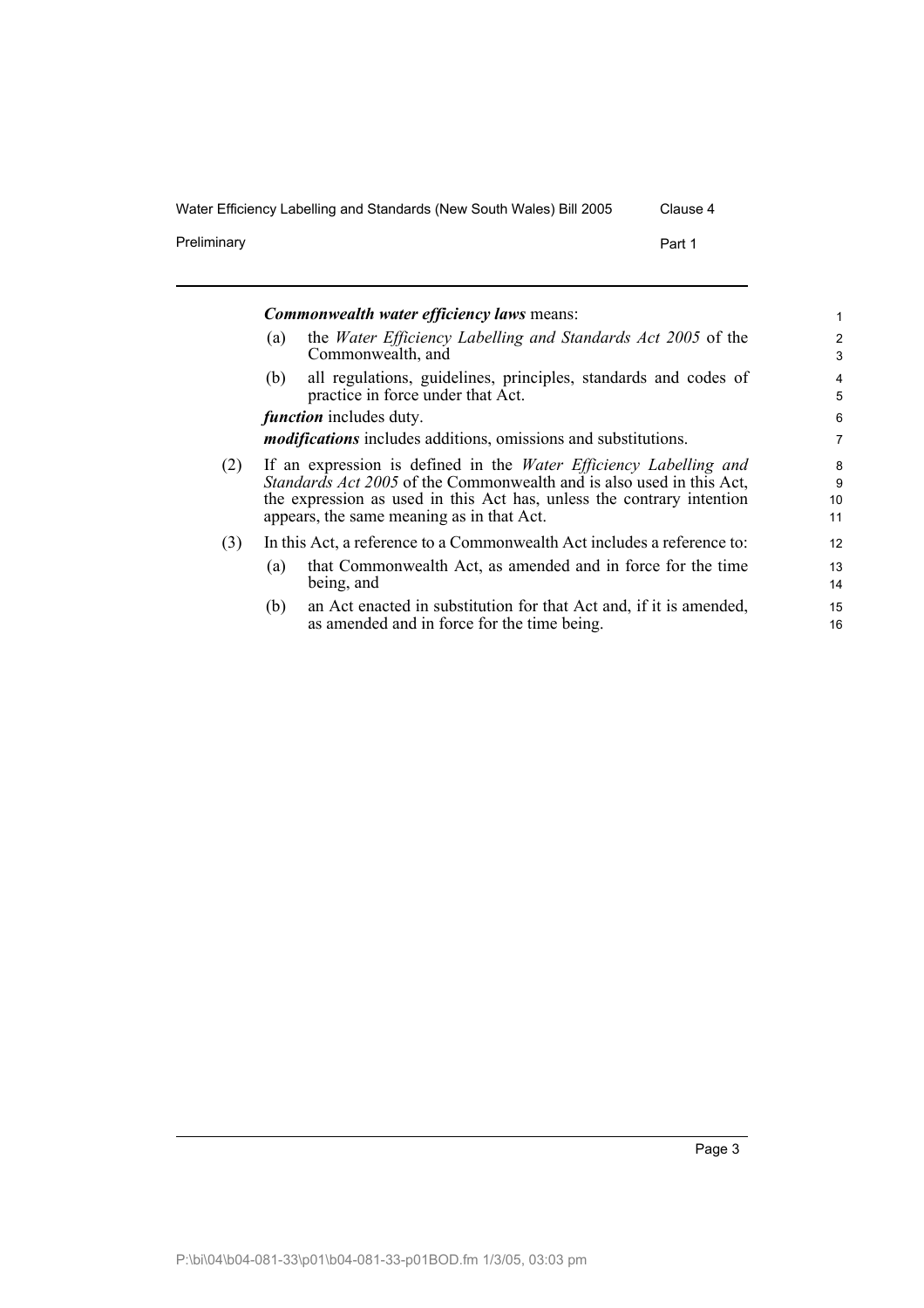Part 2 The applied provisions

## <span id="page-9-0"></span>**Part 2 The applied provisions**

<span id="page-9-3"></span><span id="page-9-2"></span><span id="page-9-1"></span>

| Application of Commonwealth water efficiency laws to this State |                                                                                                                                                                                                                                                                                                                                |                                                                                                                                     |
|-----------------------------------------------------------------|--------------------------------------------------------------------------------------------------------------------------------------------------------------------------------------------------------------------------------------------------------------------------------------------------------------------------------|-------------------------------------------------------------------------------------------------------------------------------------|
| (1)                                                             | The Commonwealth water efficiency laws, as in force for the time being<br>and as modified by or under this Act, apply as a law of this State.                                                                                                                                                                                  |                                                                                                                                     |
| (2)                                                             | Those Commonwealth water efficiency laws so apply as if they<br>extended to matters in relation to which this State may make laws:                                                                                                                                                                                             |                                                                                                                                     |
|                                                                 | whether or not the Commonwealth may make laws in relation to<br>(a)<br>those matters, and                                                                                                                                                                                                                                      | $\overline{7}$<br>8                                                                                                                 |
|                                                                 | even though the Commonwealth water efficiency laws provide<br>(b)<br>that they apply only to specified matters with respect to which the<br>Commonwealth may make laws.                                                                                                                                                        | 9<br>10<br>11                                                                                                                       |
|                                                                 |                                                                                                                                                                                                                                                                                                                                | 12                                                                                                                                  |
| (1)                                                             | The regulations under this Act may also modify the Commonwealth<br>water efficiency laws for the purposes of this Act.                                                                                                                                                                                                         |                                                                                                                                     |
| (2)                                                             | Without limiting subsection (1), the regulations may provide that the<br>Commonwealth water efficiency laws apply under section 5 (1) as if an<br>amendment to the Commonwealth water efficiency laws:                                                                                                                         |                                                                                                                                     |
|                                                                 | made by a law of the Commonwealth, and<br>(a)                                                                                                                                                                                                                                                                                  | 18                                                                                                                                  |
|                                                                 | specified in the regulations,<br>(b)                                                                                                                                                                                                                                                                                           | 19                                                                                                                                  |
|                                                                 |                                                                                                                                                                                                                                                                                                                                | 20                                                                                                                                  |
|                                                                 |                                                                                                                                                                                                                                                                                                                                | 21                                                                                                                                  |
| (1)                                                             | The Acts Interpretation Act 1901 of the Commonwealth applies as a law<br>of this State in relation to the interpretation of the applied provisions.<br>That Act so applies as if the applied provisions were a Commonwealth<br>Act or were regulations or other instruments under a Commonwealth<br>Act, as the case requires. | 22<br>23<br>24<br>25<br>26                                                                                                          |
| (2)                                                             | The <i>Interpretation Act 1987</i> of New South Wales does not apply to the<br>applied provisions.                                                                                                                                                                                                                             | 27<br>28                                                                                                                            |
|                                                                 |                                                                                                                                                                                                                                                                                                                                | Modification of Commonwealth water efficiency laws<br>had not taken effect.<br>Interpretation of Commonwealth water efficiency laws |

1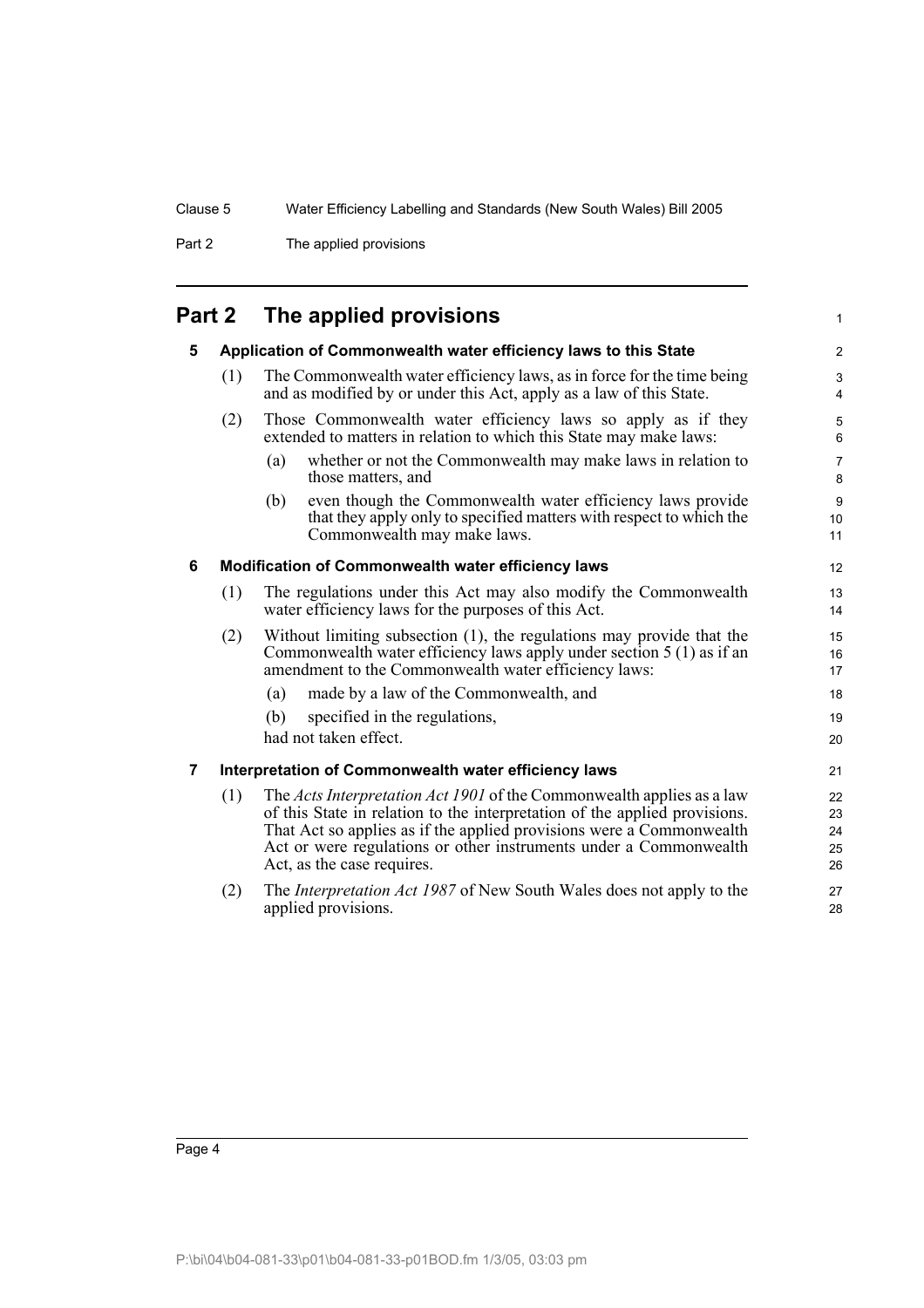| Water Efficiency Labelling and Standards (New South Wales) Bill 2005 | Clause 8 |
|----------------------------------------------------------------------|----------|
| Functions and powers under applied provisions                        | Part 3   |

## <span id="page-10-0"></span>**Part 3 Functions and powers under applied provisions**

#### <span id="page-10-1"></span>**8 Functions and powers of Commonwealth Regulator and other authorities and officers**

The Commonwealth Regulator and other authorities and officers referred to in the applied provisions have the same functions and powers under the applied provisions as they have under the Commonwealth water efficiency laws, as those laws apply to the Commonwealth.

### <span id="page-10-2"></span>**9 Delegations by the Commonwealth Regulator**

Any delegation by the Commonwealth Regulator under the *Water Efficiency Labelling and Standards Act 2005* of the Commonwealth is taken to extend to, and have effect for the purposes of, the corresponding provision of the applied provisions.

1 2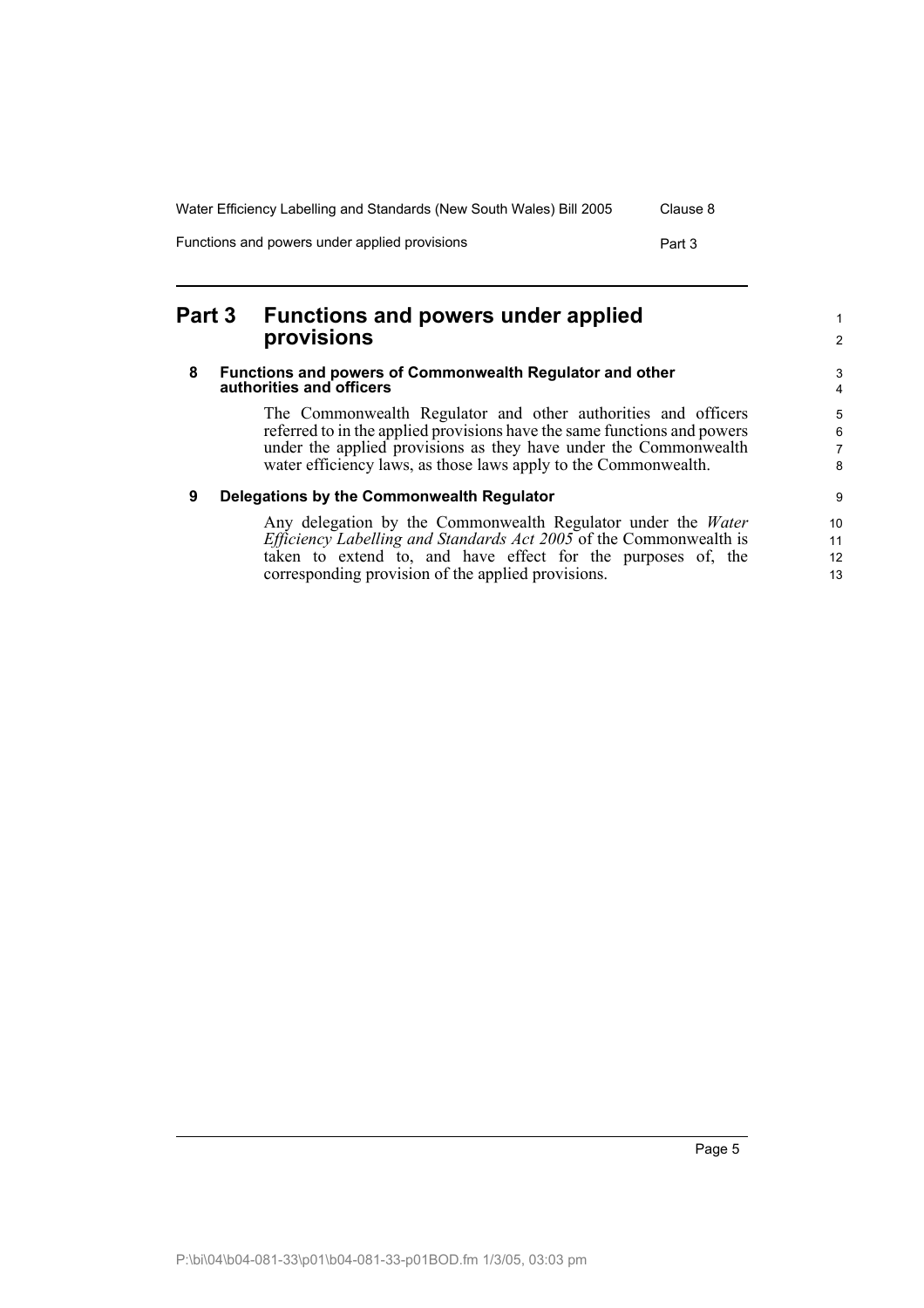Part 4 Offences

<span id="page-11-2"></span><span id="page-11-1"></span><span id="page-11-0"></span>

| Part 4 |                                                                                     | <b>Offences</b>                                                                                                                                                                                              |                                                                                                                                                  | $\mathbf{1}$                          |
|--------|-------------------------------------------------------------------------------------|--------------------------------------------------------------------------------------------------------------------------------------------------------------------------------------------------------------|--------------------------------------------------------------------------------------------------------------------------------------------------|---------------------------------------|
| 10     | <b>Object of this Part</b>                                                          |                                                                                                                                                                                                              |                                                                                                                                                  | $\overline{2}$                        |
|        | (1)                                                                                 | The object of this Part is to further the object of this Act by providing<br>for an offence against the applied provisions to be treated as if it were<br>an offence against a law of the Commonwealth.      |                                                                                                                                                  | 3<br>$\overline{4}$<br>$\overline{5}$ |
|        | (2)                                                                                 | The purposes for which an offence is to be treated as mentioned in<br>subsection (1) include, for example (but are not limited to):                                                                          |                                                                                                                                                  | 6<br>$\overline{7}$                   |
|        |                                                                                     | (a)                                                                                                                                                                                                          | the investigation and prosecution of offences, and                                                                                               | 8                                     |
|        |                                                                                     | (b)                                                                                                                                                                                                          | the arrest, custody, bail, trial and conviction of offenders or<br>persons charged with offences, and                                            | 9<br>10 <sup>1</sup>                  |
|        |                                                                                     | (c)                                                                                                                                                                                                          | proceedings relating to a matter referred to in paragraph (a) or<br>$(b)$ , and                                                                  | 11<br>12                              |
|        |                                                                                     | (d)                                                                                                                                                                                                          | appeals and reviews relating to criminal proceedings and to<br>proceedings of the kind referred to in paragraph (c), and                         | 13<br>14                              |
|        |                                                                                     | (e)                                                                                                                                                                                                          | the sentencing, punishment and release of persons convicted of<br>offences, and                                                                  | 15<br>16                              |
|        |                                                                                     | (f)                                                                                                                                                                                                          | fines, penalties and forfeitures, and                                                                                                            | 17                                    |
|        |                                                                                     | (g)                                                                                                                                                                                                          | liability to make reparation in connection with offences, and                                                                                    | 18                                    |
|        |                                                                                     | (h)                                                                                                                                                                                                          | proceeds of crime, and                                                                                                                           | 19                                    |
|        |                                                                                     | (i)                                                                                                                                                                                                          | spent convictions.                                                                                                                               | 20                                    |
| 11     | Application of Commonwealth criminal laws to offences against applied<br>provisions |                                                                                                                                                                                                              |                                                                                                                                                  | 21<br>22                              |
|        | (1)                                                                                 | The relevant Commonwealth laws apply as laws of this State in relation<br>to an offence against the applied provisions as if those provisions were<br>a law of the Commonwealth and not a law of this State. |                                                                                                                                                  | 23<br>24<br>25                        |
|        | (2)                                                                                 |                                                                                                                                                                                                              | For the purposes of a law of this State, an offence against the applied<br>provisions:                                                           | 26<br>27                              |
|        |                                                                                     | (a)                                                                                                                                                                                                          | is taken to be an offence against the laws of the Commonwealth,<br>in the same way as if those provisions were a law of the<br>Commonwealth, and | 28<br>29<br>30                        |
|        |                                                                                     | (b)                                                                                                                                                                                                          | is taken not to be an offence against the laws of this State.                                                                                    | 31                                    |
|        | (3)                                                                                 |                                                                                                                                                                                                              | Subsection (2) has effect for the purposes of a law of this State except<br>as provided by the regulations under this Act.                       | 32<br>33                              |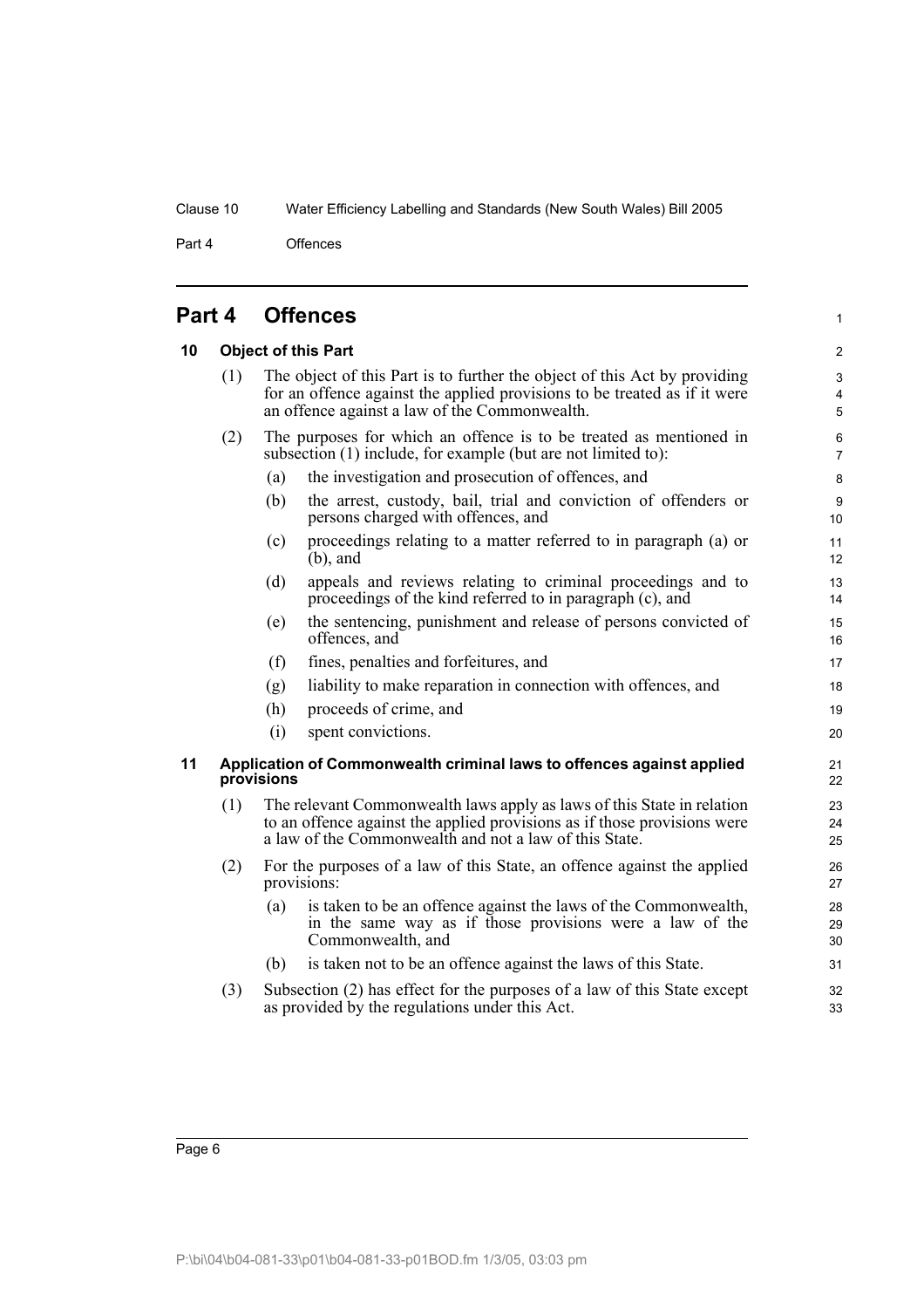Offences **Part 4** 

#### <span id="page-12-0"></span>**12 Functions and powers conferred on Commonwealth officers and authorities relating to offences**

- (1) A Commonwealth law applying because of section 11 that confers on a Commonwealth officer or authority a function or power in relation to an offence against the Commonwealth water efficiency laws also confers on the officer or authority the same function or power in relation to an offence against the corresponding provision of the applied provisions.
- (2) In performing a function or exercising a power conferred by this section, the Commonwealth officer or authority must act as nearly as practicable as the officer or authority would act in performing or exercising the same function or power in relation to an offence against the corresponding provision of the Commonwealth water efficiency laws.

### <span id="page-12-1"></span>**13 No double jeopardy for offences against applied provisions**

If:

- (a) an act or omission is an offence against both the applied provisions and an offence against the Commonwealth water efficiency laws, and
- (b) the offender has been punished for that offence under those Commonwealth laws,

the offender is not liable to be punished for the offence under the applied provisions.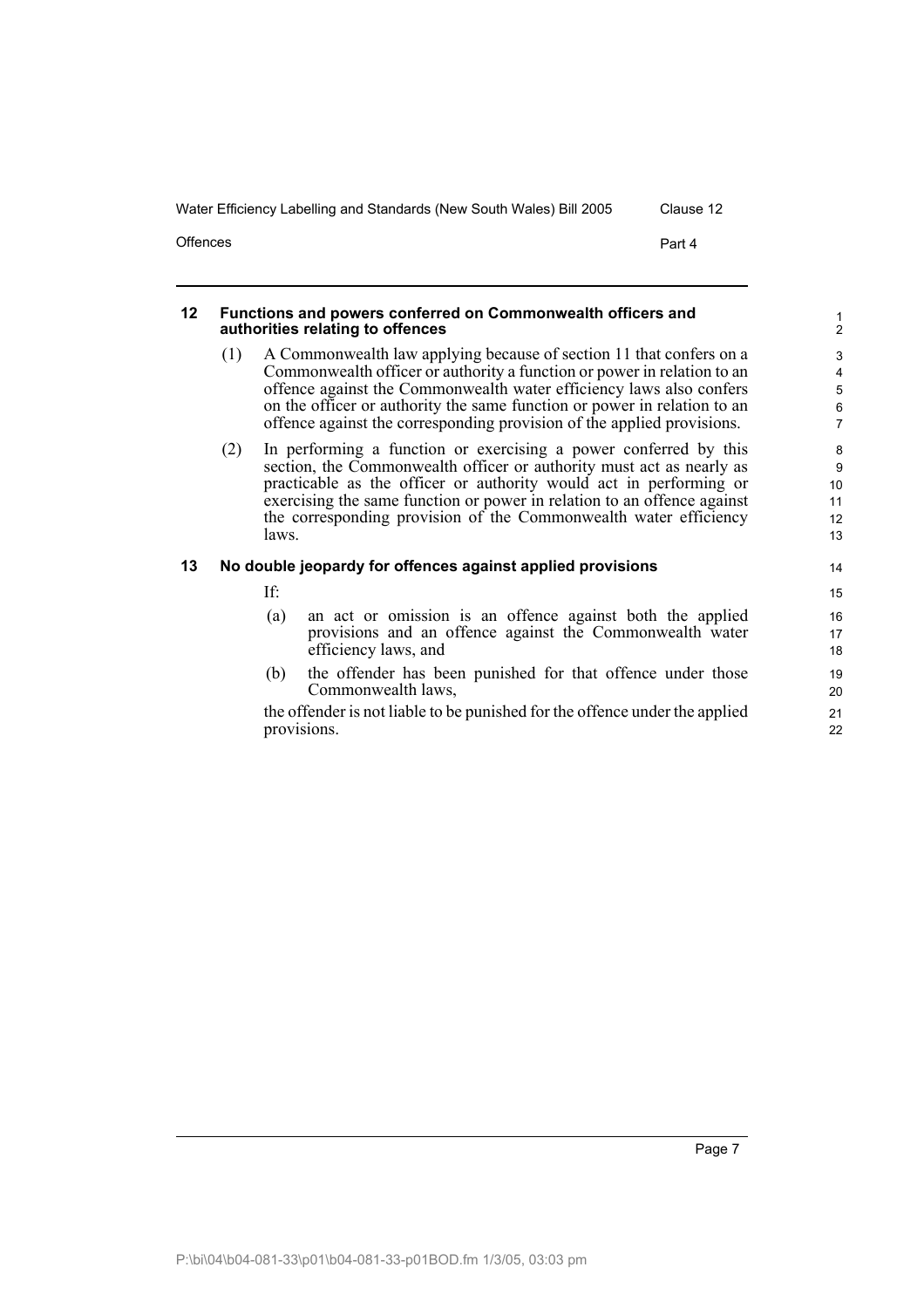Part 5 **Administrative laws** 

### <span id="page-13-0"></span>**Part 5 Administrative laws**

### <span id="page-13-1"></span>**14 Application of Commonwealth administrative laws to applied provisions**

- (1) The Commonwealth administrative laws apply as laws of this State to any matter arising in relation to the applied provisions as if those provisions were a law of the Commonwealth and not a law of this State.
- (2) For the purposes of a law of this State, a matter arising in relation to the applied provisions:
	- (a) is taken to be a matter arising in relation to laws of the Commonwealth in the same way as if those provisions were a law of the Commonwealth, and

1

- (b) is taken not to be a matter arising in relation to laws of this State.
- (3) Subsection (2) has effect for the purposes of a law of this State except as provided by the regulations under this Act.
- (4) Any provision of a Commonwealth administrative law applying because of this section that purports to confer jurisdiction on a federal court is taken not to have that effect.
- (5) For the purposes of this section, a reference in a provision of the *Administrative Appeals Tribunal Act 1975* of the Commonwealth (as that provision applies as a law of this jurisdiction) to the whole or any part of Part IVA of that Act is taken to be a reference to the whole or any part of that Part as it has effect as a law of the Commonwealth.

#### <span id="page-13-2"></span>**15 Functions and powers conferred on Commonwealth officers and authorities**

- (1) A Commonwealth administrative law applying because of section 14 that confers on a Commonwealth officer or authority a function or power also confers on the officer or authority the same function or power in relation to a matter arising in relation to the applied provisions.
- (2) In performing a function or exercising a power conferred by this section, the Commonwealth officer or authority must act as nearly as practicable as the officer or authority would act in performing or exercising the same function or power under the Commonwealth administrative law.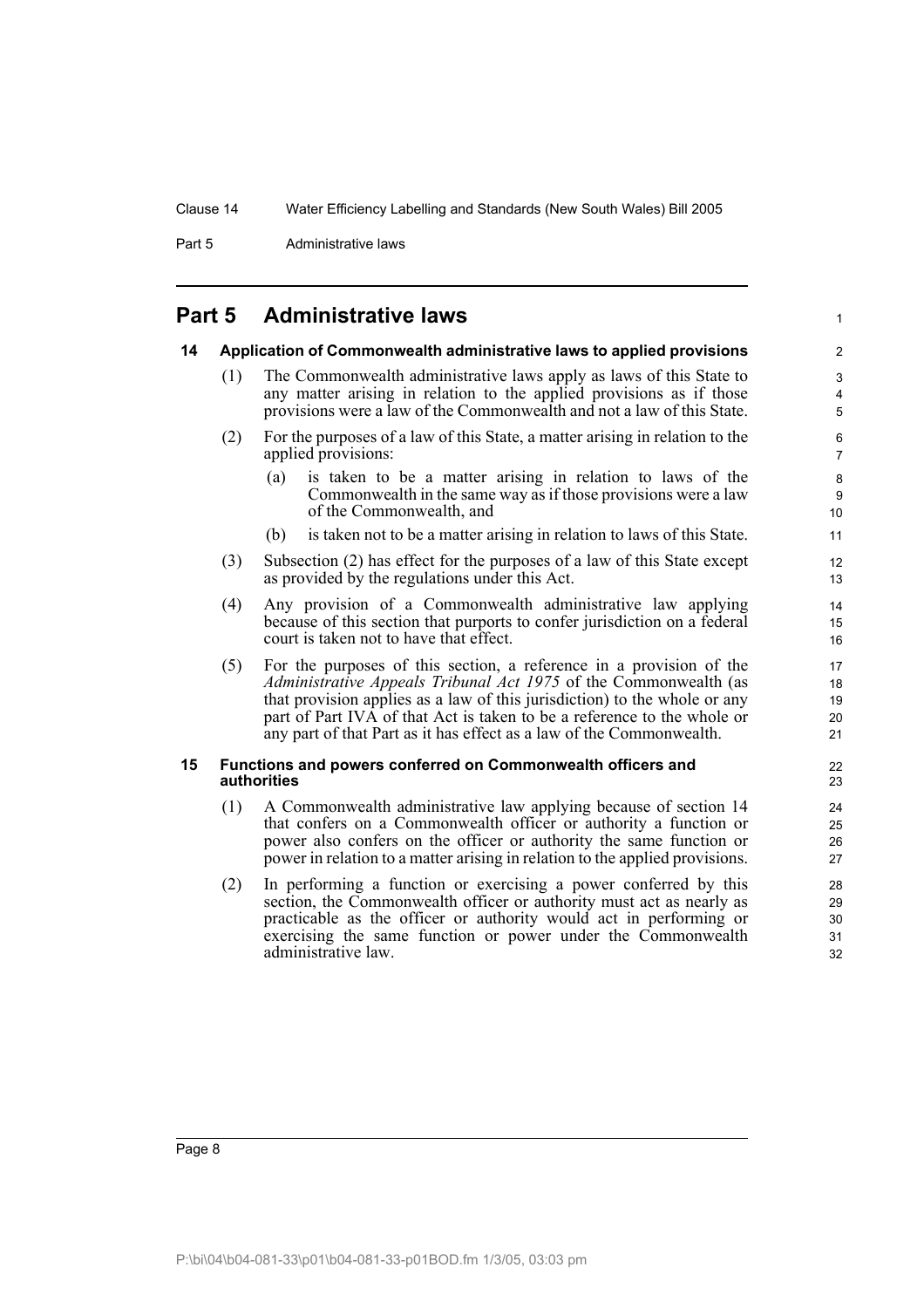<span id="page-14-6"></span><span id="page-14-5"></span><span id="page-14-4"></span><span id="page-14-3"></span><span id="page-14-2"></span><span id="page-14-1"></span><span id="page-14-0"></span>**16 Act to bind Crown** This Act binds the Crown in right of New South Wales and, in so far as the legislative power of Parliament permits, the Crown in all its other capacities. **17 Things done for multiple purposes** The validity of a licence, certificate or other thing issued, given or done for the purposes of the applied provisions is not affected only because it was issued, given or done also for the purposes of the Commonwealth water efficiency laws. **18 Reference in Commonwealth law to a provision of another law** For the purposes of sections 11 and 14, a reference in a Commonwealth law to a provision of that or another Commonwealth law is taken to be a reference to that provision as applying because of those sections. **19 Fees and other money** All fees, penalties, fines and other money that, under this Act and the applied provisions, are authorised or directed to be payable by or imposed on any person (but not including an amount ordered to be refunded to another person) must be paid to the Commonwealth. **20 Regulations** The Governor may make regulations, not inconsistent with this Act, for or with respect to any matter that by this Act is required or permitted to be prescribed or that is necessary or convenient to be prescribed for carrying out or giving effect to this Act. **21 Amendment of Acts** Each Act specified in Schedule 1 is amended as set out in that Schedule.

**Part 6 Miscellaneous**

Page 9

1

Water Efficiency Labelling and Standards (New South Wales) Bill 2005 Clause 16

Miscellaneous **Part 6**